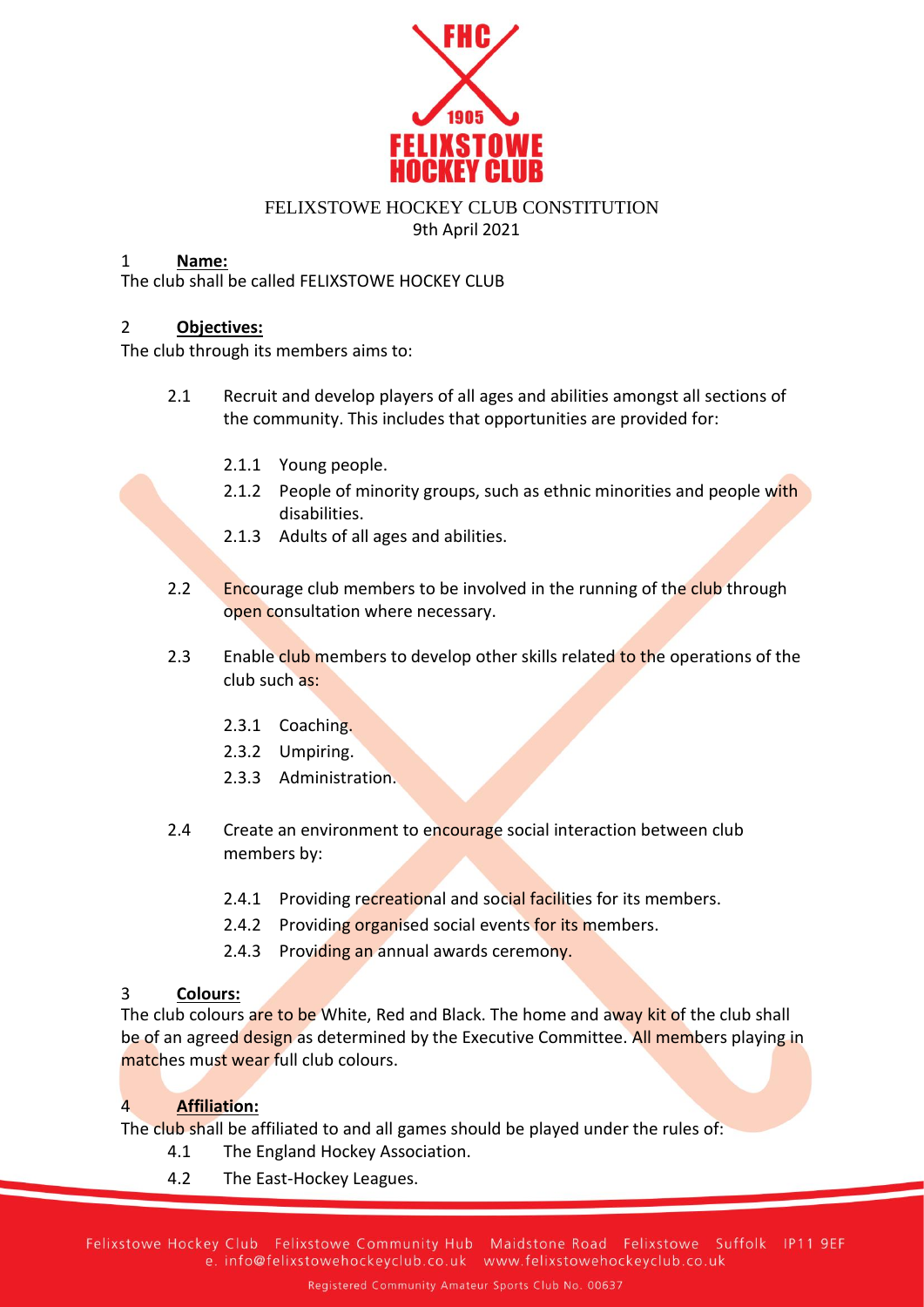

4.3 The Suffolk County Hockey Association.

### 5 **Patrons:**

The club shall be under the patronage of a President elected annually along with Vice Presidents at the Annual General Meeting (AGM).

### 6 **Trustees:**

Trustees are required to ensure that the Club's Constitution is observed at all times.

- 6.1 There shall be no less than three Trustees of the Club.
	- 6.1.1 Trustees are appointed when necessary by the Executive Committee.
	- 6.1.2 A Trustee shall hold office during his/her lifetime or until he/she resigns, by notice given in writing to the Executive Committee or until a resolution removing from office shall be passed by the Club by no less than two thirds majority of those entitled to vote at a General Meeting.
	- 6.1.3 All property of the Club including land, leases and investments, shall be held by the trustees for the time being, in their own names so far as is necessary and practicable, on trust for the use and benefit of the Club.
	- 6.1.4 On the death, resignation or removal from office of a trustee, the Executive Committee shall, if necessary, appoint a new trustee in his/her place and shall as soon as possible thereafter take all lawful and practicable steps to procure the vesting of all Club property into the names of the trustees as constituted after such nomination.
	- 6.1.5 The Trustees shall in all respects act, in regard to any property of the Club held by them, in accordance with the directions of the Executive Committee, and shall have the power to sell, lease, mortgage or pledge any Club property so held for the purpose of raising or borrowing money for the benefit of the Club in compliance with the Executive Committee's directions (which shall be duly recorded in the minutes of the proceedings of the Executive Committee) but no purchaser, lessee or mortgagee shall be concerned to enquire whether any such direction has been given.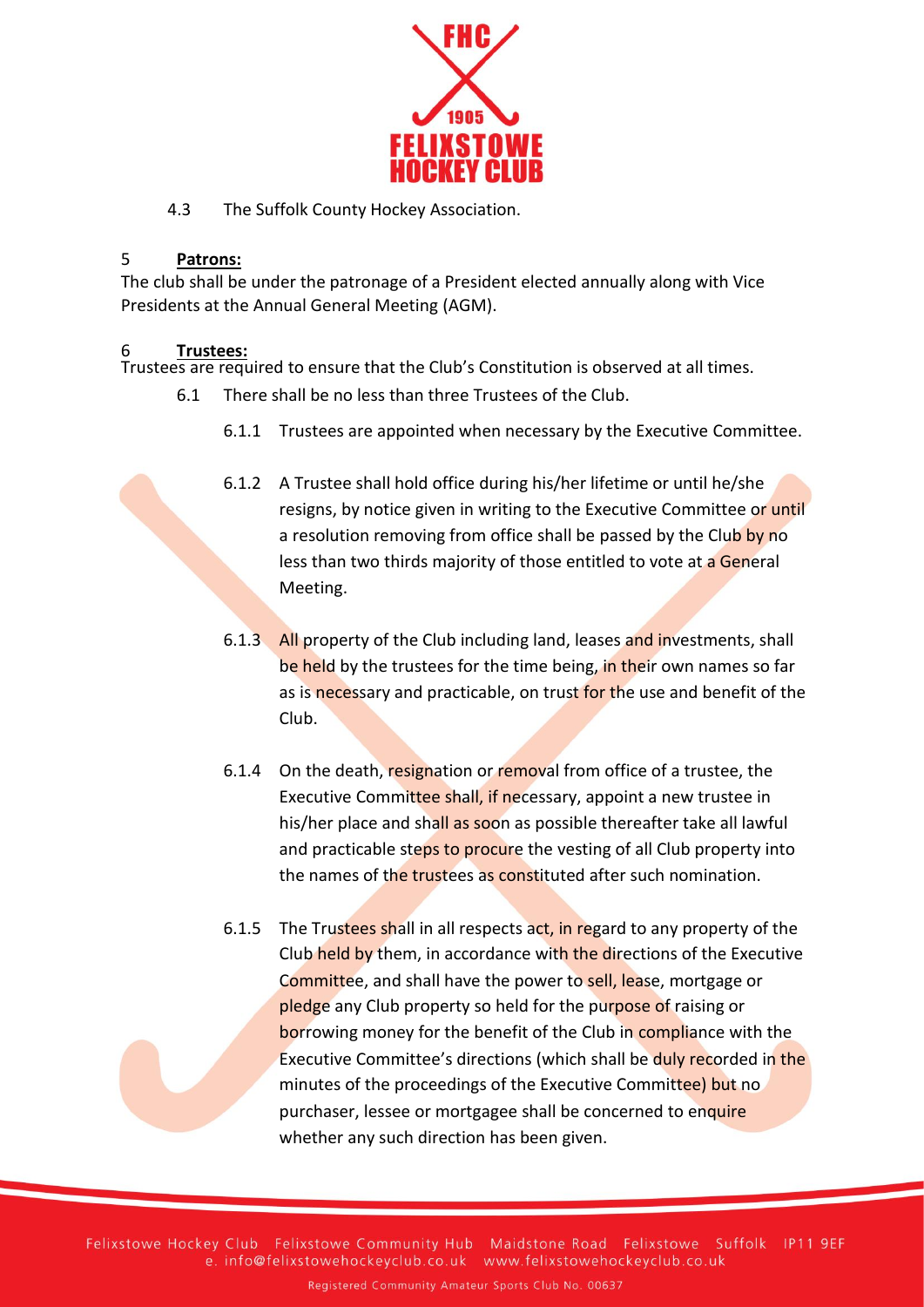

- 6.1.6 The Trustees shall be effectually indemnified by the Executive Committee out of assets of the Club from and against any liability, costs, expenses and payments whatsoever which may be properly incurred or made by them in the exercise in good faith of their duties or in relation to any property of the Club vested in them, or in relation to any legal proceedings, or which otherwise relate directly or indirectly to the performance of the functions of a trustee of the Club.
- 6.1.7 The Trustees are entitled to receive minutes of Committee meetings and call for minutes of subcommittees as required.

# 7 **Membership:**

Club members are accepted on the following grounds:

- 7.1 The individual intends to join as:
	- 7.1.1 Full playing member.
	- 7.1.2 Junior member (14-18).
	- 7.1.3 Junior member (Under 14).
	- 7.1.4 Social member.
	- 7.1.5 Family membership
	- 7.1.6 Life Membership
- 7.2 The individual has been proposed and seconded by members of the Club and the application has been approved by a majority at a meeting of the Management Committee.
- 7.3 The individual has signed up to the Club 'code of conduct' and been issued with a copy of the club constitution.
- 7.4 A membership form has been fully completed and forwarded to the Membership Secretary.
- 7.5 The parents of junior members can join the club as social members along with their children in a family membership. The rate of this membership will be determined at the AGM at the membership rates for the following season. All family members must follow the application process as set out in 7.2.

## 8 **Resignation:**

Any Club member wishing to resign from the Club will have confirmation of the resignation sent to them in writing from which they have seven days to rescind their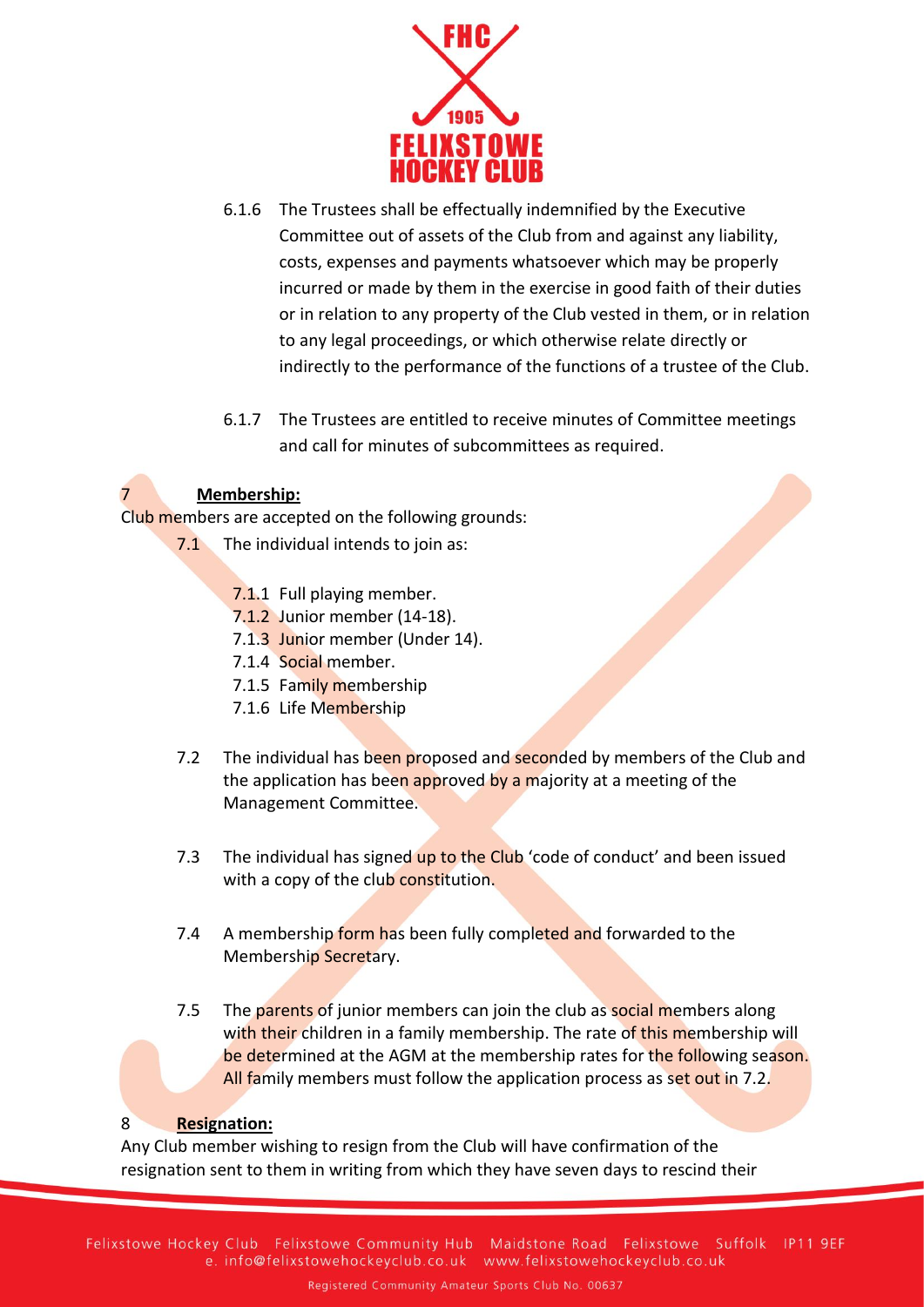

resignation. No refunds will be given at any time. Any person wishing to rejoin the club must follow the application process as set out in 7.2 and pay the relevant subscription.

### 9 **Subscriptions:**

A fee must be paid by all Club members under the following:

- 9.1 The subscriptions and match fees where applicable for each membership type (as set out in 7.1) is to be determined by majority vote at the AGM.
- 9.2 All subscriptions shall become due on the 1st August each year.
- 9.3 Subscriptions must be either paid in full or by means of four payments or by monthly rolling payments by standing order to the Club account.
- 9.4 If full subscription is not paid (or standing order not set up) by the 31st October then members will not be eligible to play for the Club or use any of the Club's facilities.
- 9.5 In special cases to ensure that members from low income families or disadvantaged groups are not further disadvantaged the executive committee shall have the power to remit the whole or part of a member's subscription.
- 9.6 Any person wishing to join the club after half way through the season, set as the 1st January, may pay half the relevant subscription for that season only.

#### 10 **Finance:**

The Hon. Treasurer shall transact the financial business of the Club and maintain adequate records:

- 10.1 He/She shall present the audited accounts made up for the previous season, which shall end on the 30th April.
- 10.2 Bank accounts shall be in the name of the Club.
- 10.3 Cheques must be signed by TWO of THREE officers authorised by the Executive Committee, one of whom shall be the Hon. Treasurer.
- 10.4 The bar account may have joint and several signing rights and be operated by the Hon. Treasurer, the Chairman, Facilities Coordinator and the Bar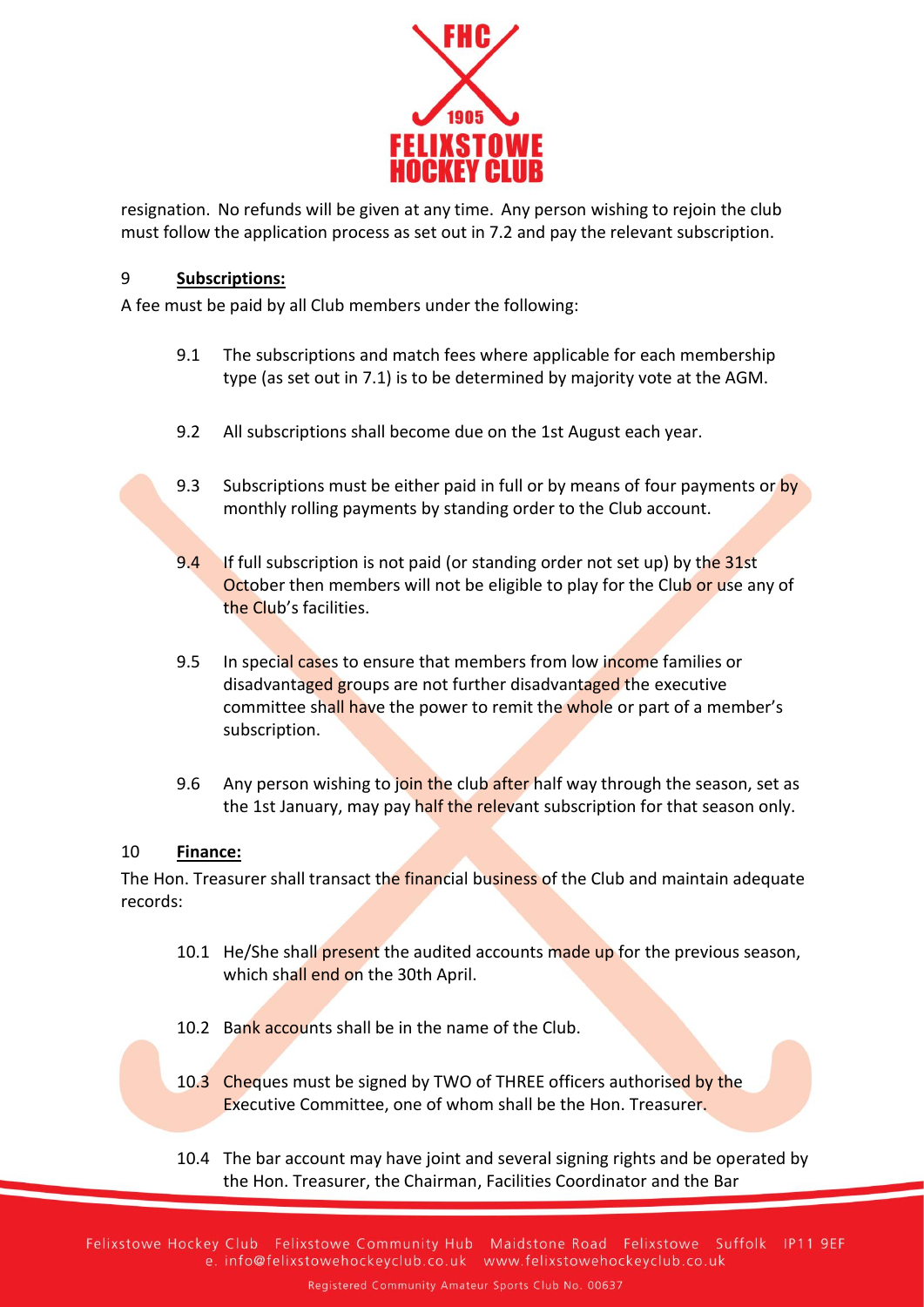

secretary. The balance of this account should not exceed £1,500 or an agreed the level set by the Executive Committee at the start of each season.

# 11 **Auditors:**

Auditors will be appointed annually at the AGM.

### 12 **Insurance:**

The Hon. Treasurer shall ensure that full Public Liability insurance and Employee Liability insurance is in force at all times to adequate levels and that annual receipts for such premiums shall be posted in the clubhouse.

## 13 **Executive Committee:**

The Executive Committee shall consist of the officers of the Club:

- 13.1 The Executive Committee members are:
	- 13.1.1 The Chairman.
	- 13.1.2 Hon. Secretary.
	- 13.1.3 Hon. Treasurer.
	- 13.1.4 Men's Club captain.
	- 13.1.5 Women's Club captain.
	- 13.1.6 Facilities Coordinator
- 13.2 Theses 6 officers shall act collectively as the Executive Committee and make policy decisions in the best interests of the Club.
- 13.3 Decisions shall be by simple majority with the Chairman holding the casting vote.
- 13.4 The Executive Committee shall meet at least once a season, a quorum shall consist of at least three members of the Committee.

## 14 **Management Committee:**

The day to day affairs of the Club shall be conducted by a Management Committee which shall consist of:

- 14.1 The Executive Committee and other members who shall be elected each year to cover the positions of:
	- 14.1.1 Fixture Secretary.
	- 14.1.2 Membership Secretary.
	- 14.1.3 Social Secretary.
	- 14.1.4 Fundraising Secretary.
	- 14.1.5 Kit Co-ordinator.
	- 14.1.6 Website Co-ordinator.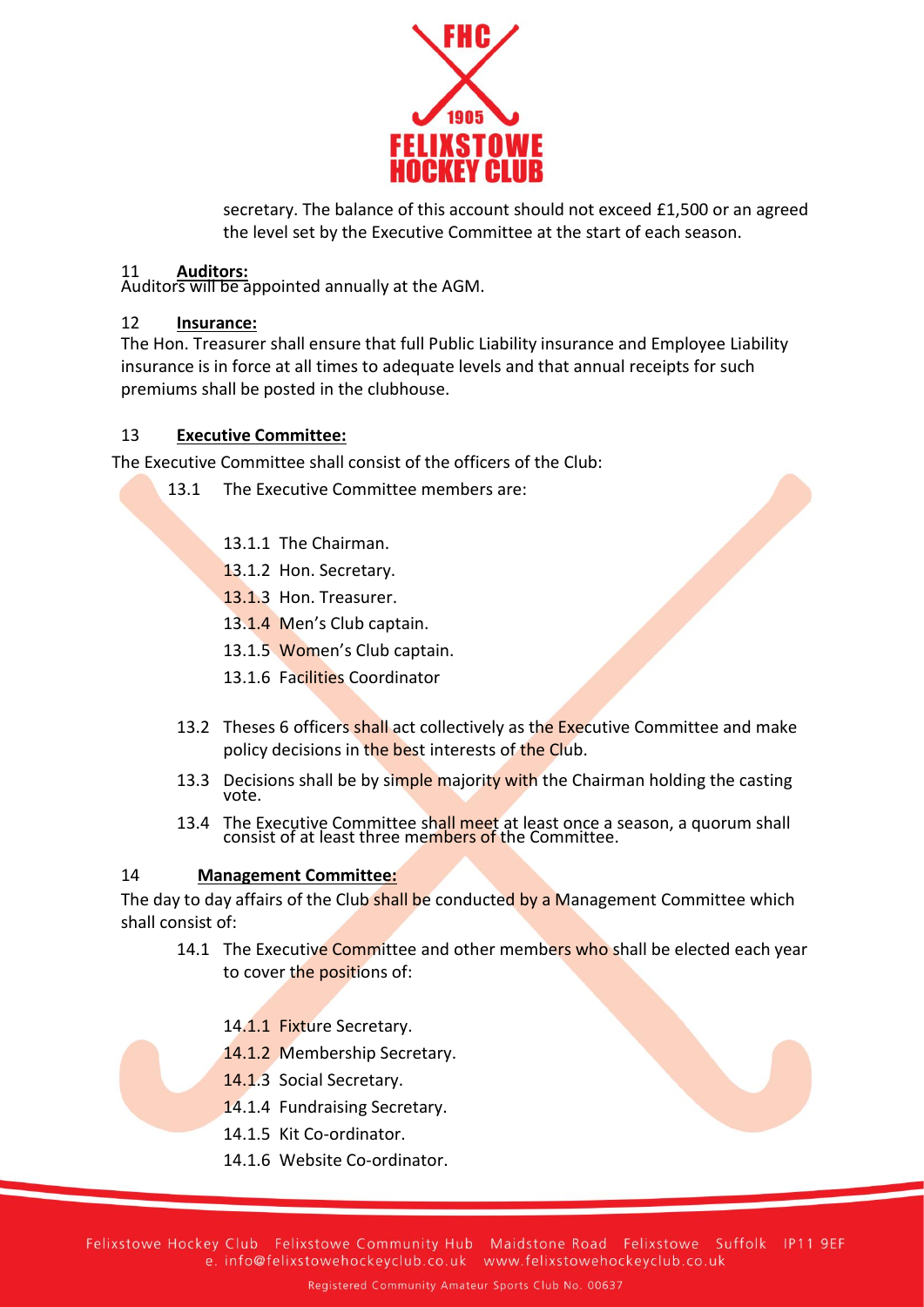

- 14.1.7 Club Development Officer
- 14.1.8 Publicity Secretary.
- 14.1.9 Umpire Liaison Officer.
- 14.1.10Bar Secretary.
- 14.1.11Child Protection Officer
- 14.2 These officers shall act as the Management Committee and lead operations concerned in the day to day running of the Club.
	- 14.2.1 Role profiles of all volunteer positions will be available on the club website. These will be reviewed annually and available 4 weeks prior to the AGM.
- 14.3 Meetings will take place at least once per quarter. The agenda will be set by the Chairman and Hon. Secretary relevant officials will then be invited to join the meeting.
	- 14.3.1 All Management Committee meetings must consist of at least 6 members. Two of which must be from the Executive Committee.
	- 14.3.2 Management Committee members may request an item to be discussed at a meeting by sending a request with relevant details to the Hon. Secretary five days prior to the next meeting.
	- 14.3.3 Apologies for not attending a meeting must be sent to the Hon. Secretary at least one day before the meeting.
- 14.4 Decisions shall be made by simple majority.
- 14.5 Officers will be at liberty to form sub committees made up from Club members that they deem most suitable to assist them in their tasks.
- 14.6 All correspondence sent and received by committee members is to be forwarded to the Hon. Secretary.

#### 15 **Elections:**

The positions on the Executive and Management committees and the Team Captains shall be decided by elections at the AGM.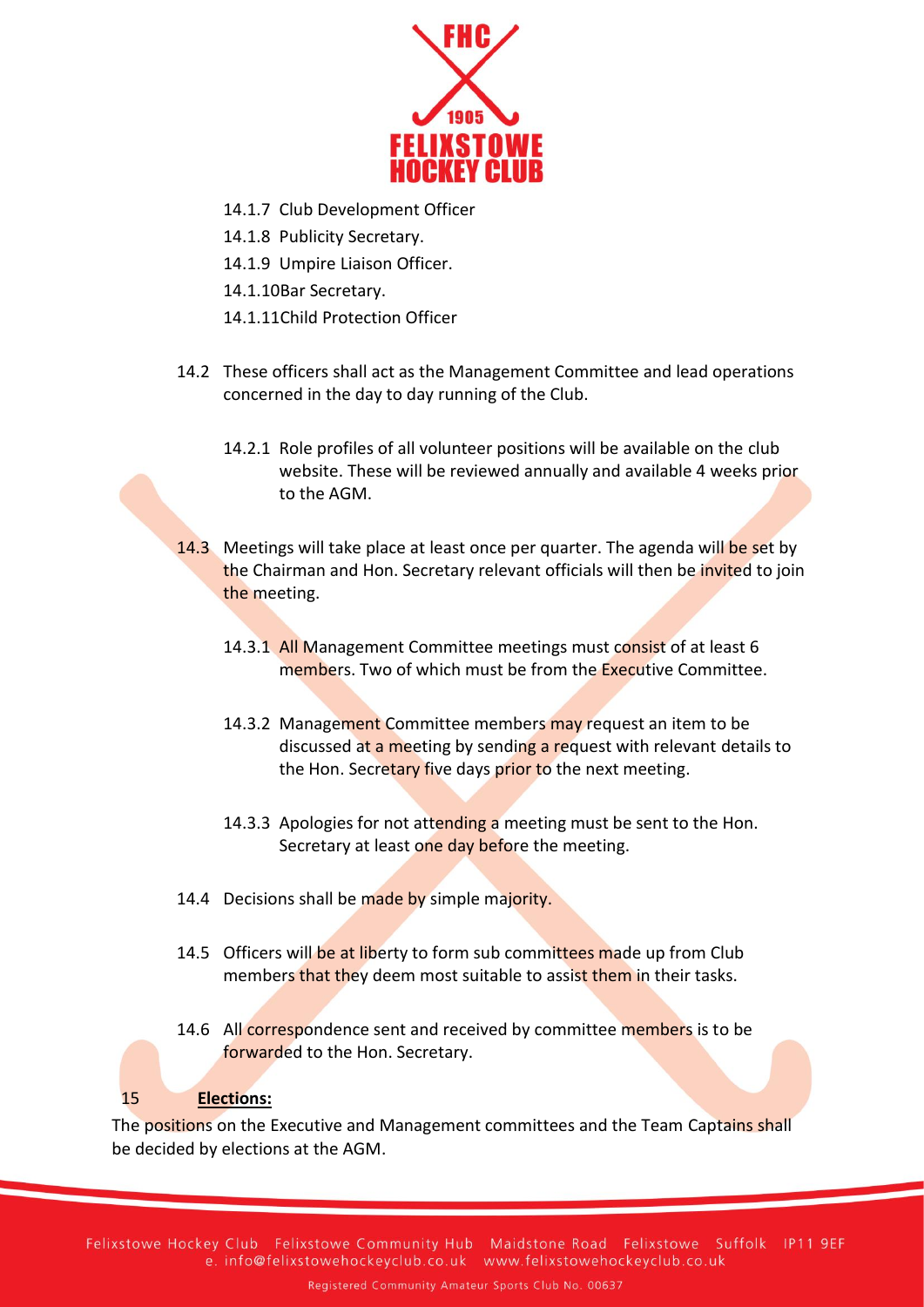

- 15.1 All positions on the committee are selected each year, but officers can remain in position provided that there is no other candidate for that role. At the point an officer wishes to remain in situ a vote will still be necessary.
- 15.2 Nomination papers setting out the offices to be filled, together with the name of the current officer and a role profile, will be circulated by the Hon. Secretary four weeks prior to the AGM.
	- 15.2.1 All nomination papers should be returned to the Hon. Secretary two weeks prior to the AGM.
	- 15.2.2 Nominations for offices must be proposed and seconded, and the proposer must ascertain that the nominee is willing to stand for election.
	- 15.2.3 A list of nominations received will be circulated with the final notices at the AGM
	- 15.2.4 Nominations will also be accepted at the AGM for any vacant position where no members have been proposed for office.
	- 15.2.5 Nominees unable to attend the AGM must provide confirmation in writing of their intention to stand for office.
- 15.3 Voting will take place by a show of hands or ballot at the discretion of the Chairman.
	- 15.3.1 Only eligible members of the Club are permitted to vote.
	- 15.3.2 Eligible members are playing members over 16 years old and social members who are currently officers.
	- 15.3.2 Offices are decided by a simple majority. If there is a tie a vote between the top two candidates a ballot vote will then take place. If there is still a tie the current Chairman will have the casting vote.
- 15.4 If a position is not filled at the AGM then it may be filled by co-option by a majority decision at any meeting of the Executive Committee. 15.4.1 Such co-opted persons shall the hold the position until the next AGM.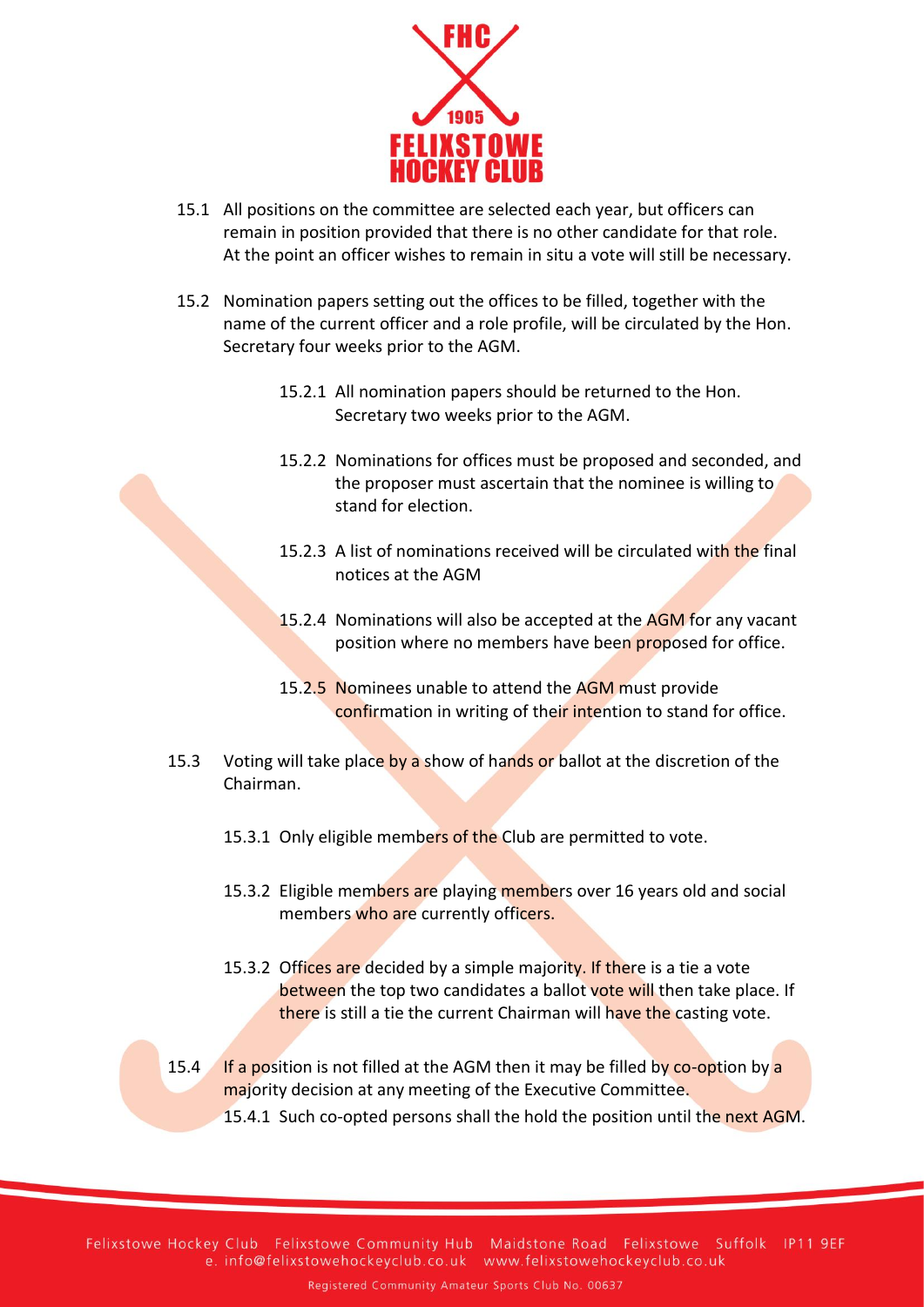

- 15.4.2 Decisions are decided by a majority decision from members present at the meeting.
- 15.5 Team Captains will serve on the appropriate sub-committee chaired by their respective Club Captain. All Team Captains are selected each year but Captains can remain in position provided that there is no other candidate for that role. If an alternative candidate for that role is proposed, and the incumbent Captain wishes to remain in position, then a vote will be necessary. Nomination papers setting out the Team Captain roles to be filled, together with the name of the current officer and a role profile, will be circulated by the Hon. Secretary four weeks prior to the AGM.
	- 15.5.1 All nomination papers should be returned to the Hon. Secretary two weeks prior to the AGM.
	- 15.5.2 Nominations for Captains must be proposed and seconded, and the proposer must ascertain that the nominee is willing to stand for election.
	- 15.5.3 A list of nominations received will be circulated with the final notices at the AGM
	- 15.5.4 Nominations will also be accepted at the AGM for any vacant position with no members proposed as Captain.
	- 15.5.5 Nominees unable to attend the AGM must provide confirmation in writing of their intention to stand as Captain.

## 16 **The President:**

The President of the Club shall be elected for the following year by members at the AGM and will represent the Club and its members. The President may attend Management and Executive Committee meetings in a non-executive role.

- 17 **Sub Committees:**
	- 17.1 The Management Committee has overall responsibility for the management of the affairs of the Club but it shall appoint permanent sub-committees as follows:

## 17.1.1 **Men's Playing Committee:**

Generally responsible for matters solely the affairs of the men and shall consist of Men's Club Captain and Team Captains.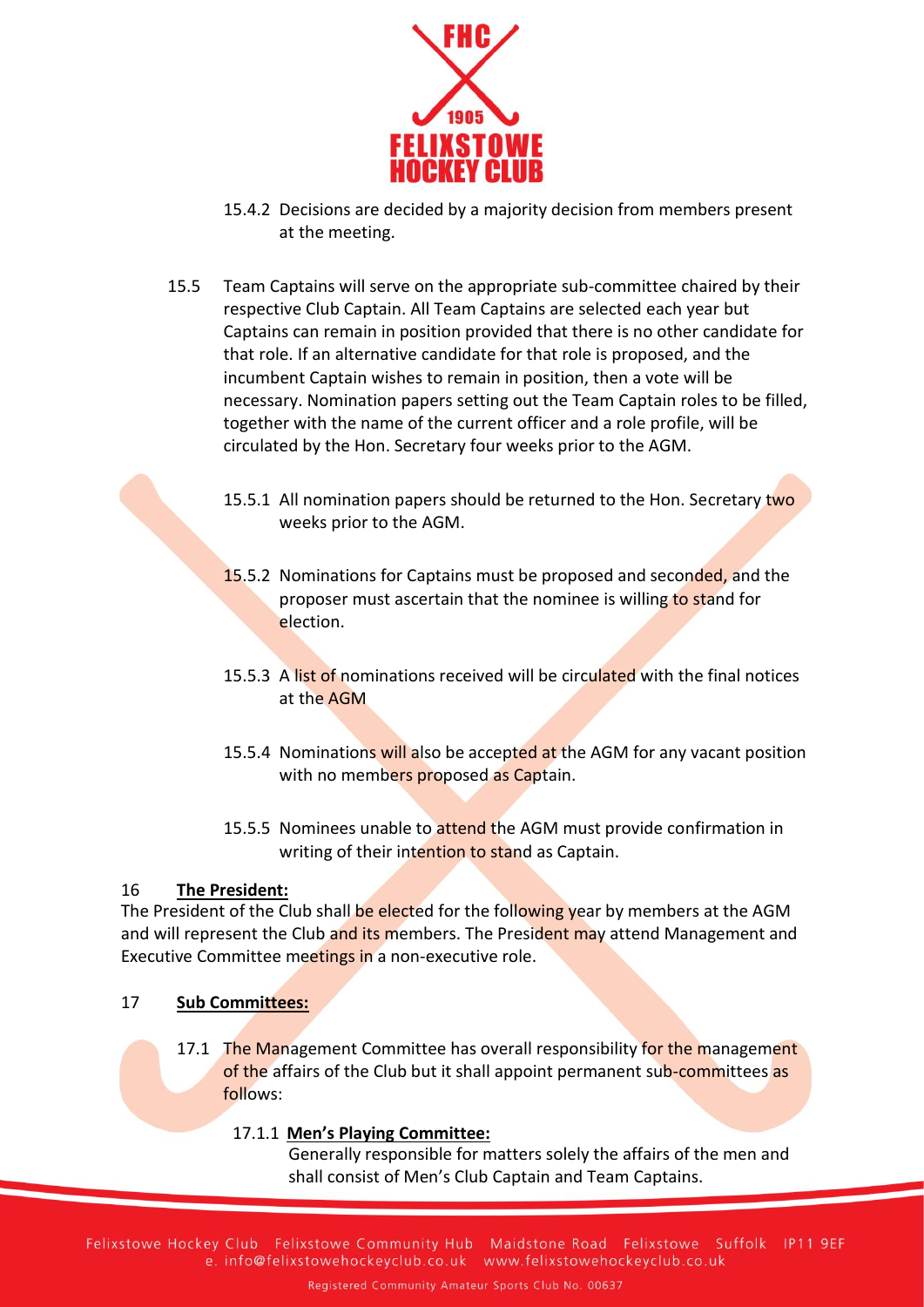

## 17.1.2 **Women's Playing Committee:**

Generally responsible for matters solely the affairs of the women and shall consist of Women's Club Captain and Team Captains.

### 17.1.3 **Bar Committee:**

Generally responsible for matters concerning the Club House, the Bar, catering activities and social activities and shall consist of the Bar Secretary, Facilities Co-ordinator, Social Secretary and all volunteer bar staff.

- 17.2 Terms of reference of these subcommittees may vary from time to time as circumstance require and will be decided by the Management Committee.
- 17.3 Other subcommittees may be formed to undertake specific functions as the necessity arises. Such subcommittees may include co-opted members but must include a member of the Management Committee.

### 18 **Disciplinary Matters:**

All Club members must adhere to the 'code of conduct' and the constitution.

#### 18.1 **Code of conduct:**

At the end of each season the Club 'code of conduct' will be reviewed by the members of the Management Committee and issued to all members.

- 18.1.1 The 'code of conduct' will form part of the membership agreement for the following season. A member must sign to agree to the 'code of conduct' before their membership can be renewed.
- 18.1.2 Interpretation of the 'code of conduct' is at the Management Committee's discretion.

## 18.2 **Disciplinary Matters:**

It may from time to time be necessary to discipline members for breaking the Club 'Code of Conduct'. In order to ensure a fair and unbiased decision all but the most trivial matters will be subject to the disciplinary procedure.

- 18.2.1 Firstly the matter will be passed to the most appropriate member of the Executive Committee for investigation via the Hon. Secretary.
- 18.2.2 The Club member(s) will be notified in writing of their alleged breach of the 'code of conduct'. They will then be invited to respond to the matter providing supporting evidence where necessary.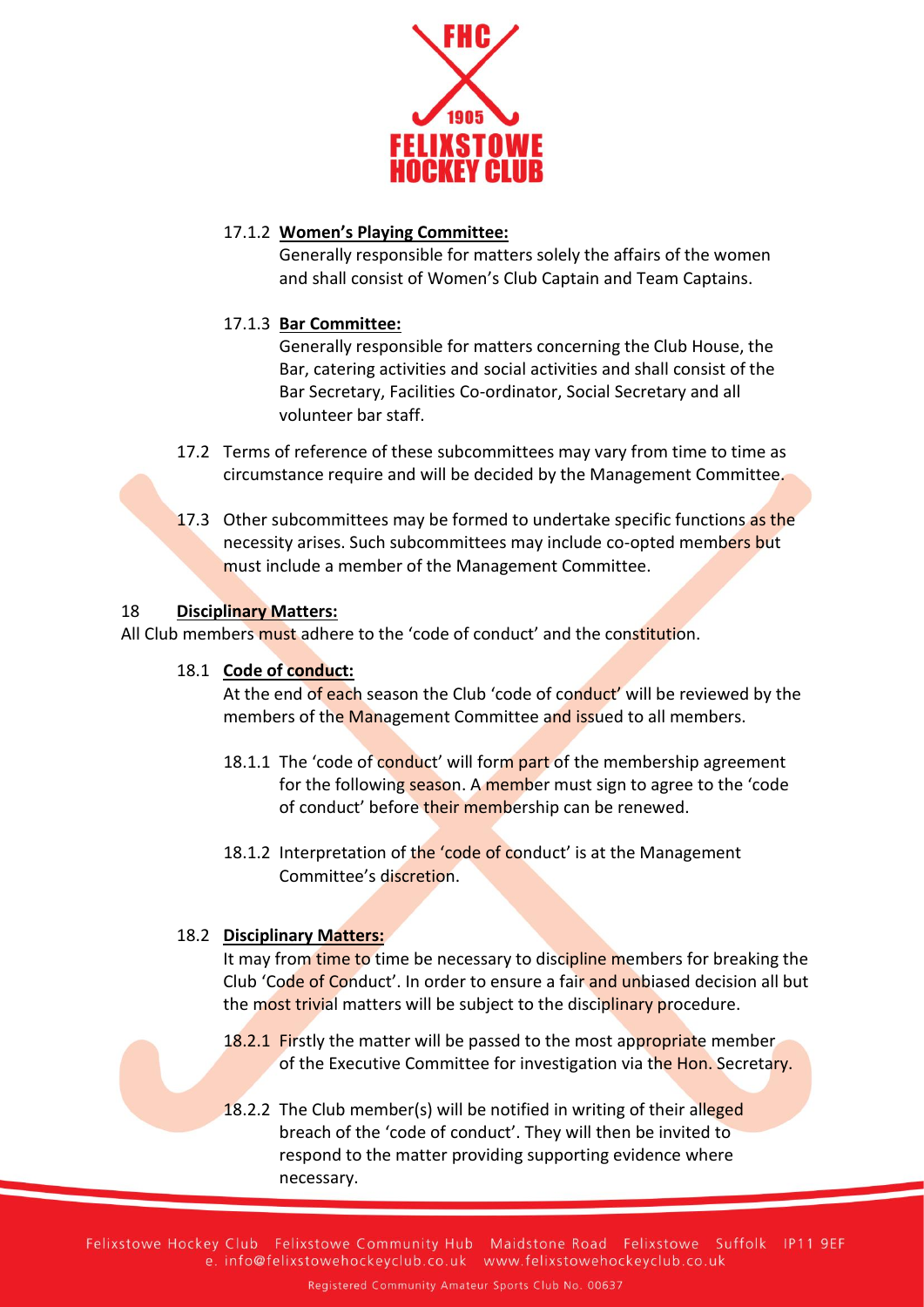

- 18.2.3 The member of the Executive Committee will then assess the case and present their findings to the members of the Executive Committee.
	- 18.2.3.1 Most cases will be concluded at this stage with the Executive Committee deciding on appropriate action.
	- 18.2.3.2 If this is the case then the Club member will be notified of the outcome in writing.
	- 18.2.3.3 If the matter is more severe or the outcome inconclusive then it will be necessary to hold a disciplinary hearing.
- 18.2.4 A Disciplinary hearing will take the following format.
	- 18.2.4.1 The Club member will be invited in writing to the hearing giving them fair notice.
	- 18.2.4.2 Those present at the hearing will be, the Club member involved and a representative of their choice who is an eligible member, a member of the Executive Committee and an eligible member of their choice.
	- 18.2.4.2.1 An eligible member is a playing member over 16 years old or a Social member who currently holds an office.
	- 18.2.4.3 The alleged offence will be discussed with the member being given full opportunity to present their case.
	- 18.2.4.4 On completion of the hearing the members present, with the exception of the Club member involved, will discuss the case and come to a decision. They will then decide appropriate action.

18.2.5 Members have a right to appeal in writing to any disciplinary decision within one week of being notified. Appeals will be reviewed by another member of the Executive Committee.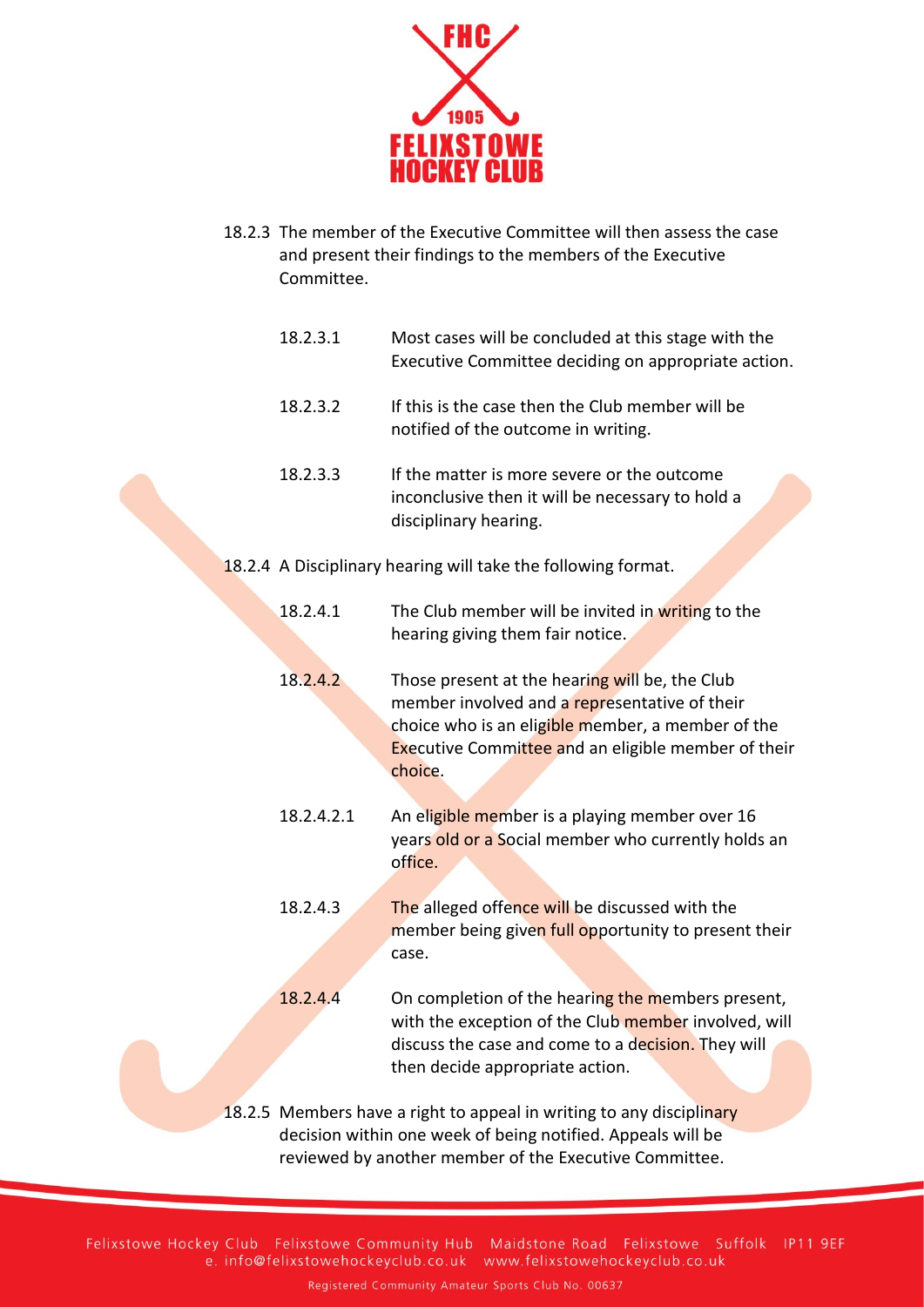

18.2.6 No Club disciplinary measures will override or conflict with those imposed by any organisation or governing body that the Club is affiliated to (see 4).

#### 19 **Grievance Procedure:**

In the event of a Club member being unhappy in any way they should follow the Club grievance procedure.

- 19.1 Raise the matter with their Team Captain and they will attempt to resolve the issue.
- 19.2 If the matter is not resolved or the member does not wish to involve their Team Captain then they can raise the matter with their Club captain.
- 19.3 If the issue is not resolved or the Club member does not want to involve their Club Captain they must put their grievance in writing and send it to the Hon. Secretary.
- 19.4 The Hon. Secretary will then liaise with an appropriate member of the Executive Committee and carry out an investigation.
- 19.5 Appropriate action will be decided and the Club member will be notified in writing.

## 20 **General Meetings:**

## 20.1 **Annual General Meeting:**

The AGM shall be held at a date fixed by the Management Committee, not later than 30<sup>th</sup> June for the purpose of electing the President, officers and auditors of the Club and for transactions of the general business of the Club. Annual reports and a statement of accounts will be submitted and subscriptions and match fees will be fixed for the coming year.

20.1.1 All members shall be given four weeks notice, in writing of such a meeting. Any member wishing to have a resolution considered at the AGM must notify the Hon. Secretary of his/her intent at least 7 days prior to the meeting and such a resolution must be supported by a second member of the Club.

## 20.2 **Extraordinary General Meeting:**

An Extraordinary General Meeting shall be called by the Hon. Secretary not less than 14 days and not more than 28 days after receipt of a requisition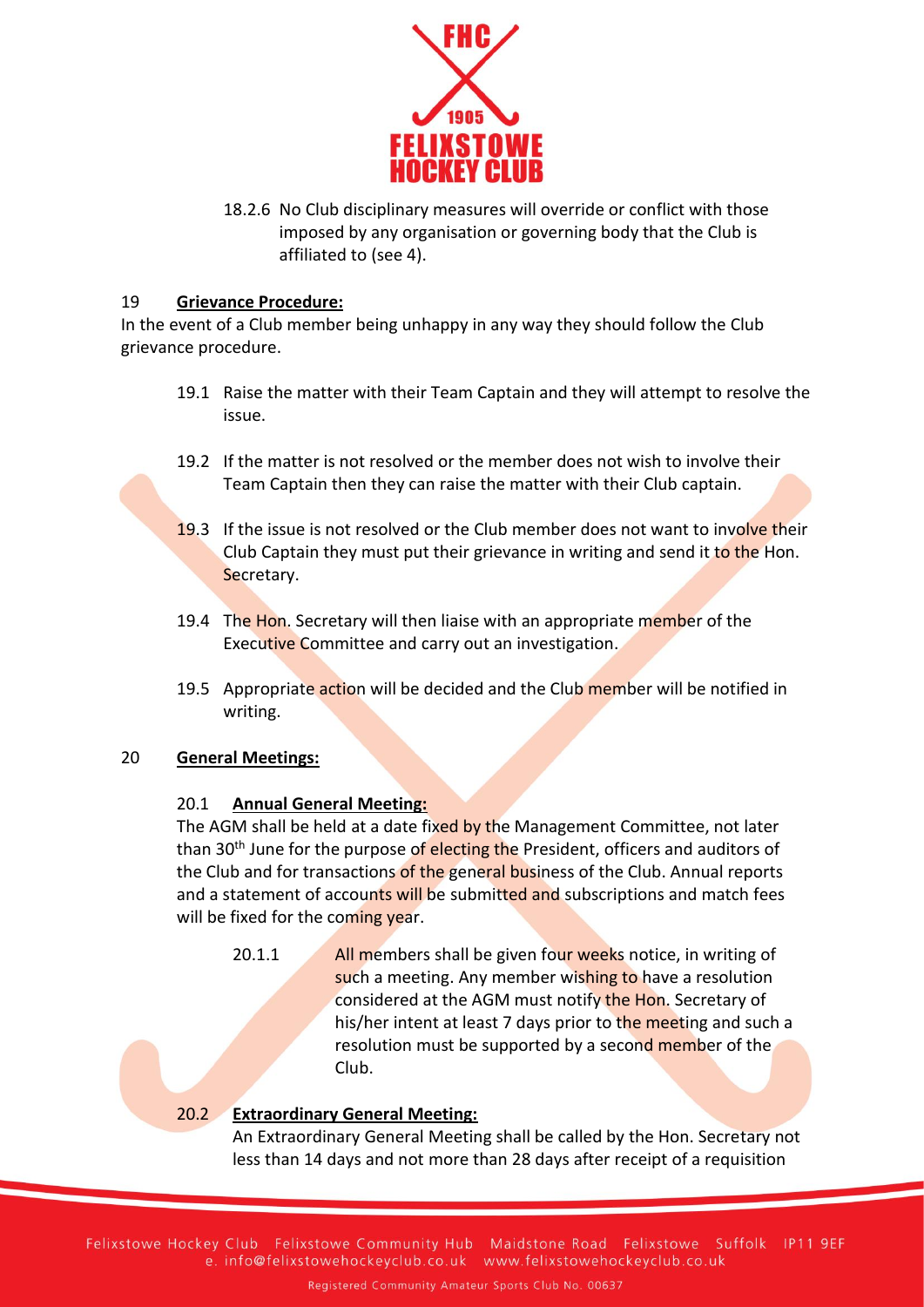

from the Executive Committee, or one signed by not less than 10 members of the club.

20.2.1 Members shall be given 7 days notice, in writing, of such meetings. The notice shall specify the purpose of such a meeting and no other business shall be discussed.

# 20.3 **Voting:**

- 20.3.1 A General Meeting may proceed to business if one fifth of the members of the Club are present within half an hour of the time fixed for the meeting, otherwise the meeting if convened on the requisition of the Club members, shall be dissolved, but, if convened by order of the Executive Committee, it shall stand adjourned to the week following at the same time. The adjourned meeting may proceed to business whatever the number of Club members present.
- 20.3.2 Each eligible club member present at a General Meeting shall be entitled to one vote on each motion, except the Chairman who shall have a casting vote only. Voting shall be by a ballot for all positions contested as set out in the notices of the meeting. If a vacant position is nominated at the time of the meeting the vote will be by a show of hands unless four of the members present demand a ballot. Voting at all meetings shall be decided by way of a simple majority.

## 21 **Alteration to the Constitution:**

No alterations or additions to the Constitution of the Club shall be made except by a majority of members present at a General Meeting. No amendment can be made at a General Meeting unless notice of the motion, in writing, has been given to the Hon. Secretary at least seven days prior to the meeting by the proposer and seconder of the amendment.

## 22 **Club House Rules:**

- 22.1 The Purchase of intoxicating liquor for supply by the Club shall be at the absolute discretion of the Bar Committee.
- 22.2 The permitted hours for the supply of intoxicating liquor shall be fixed from time to time by the Committee in accordance with the provision of the Licensing Act.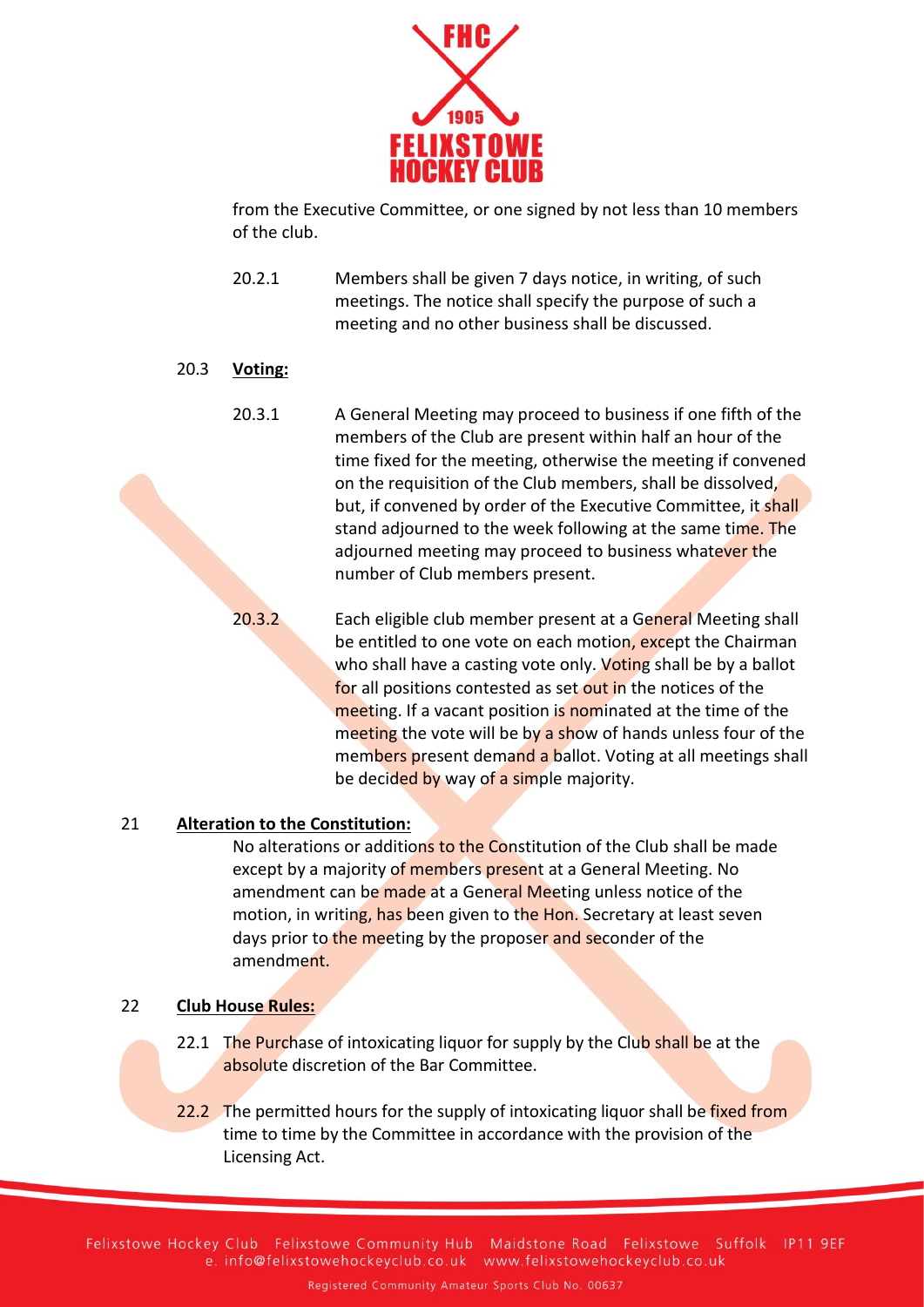

22.3 The rules for sale of intoxicating liquor as set out by the Licensing Act will be enforced by members of the Bar Committee and adhered to by all persons using the facilities.

#### 22.4 **Bona Fide Guests:**

Non- members may be admitted to the Club premises only as bona fide guests of members.

|  | 22.4.1 | No member may admit more than four guests on any occasion.                                                                                                                                                                                                                         |
|--|--------|------------------------------------------------------------------------------------------------------------------------------------------------------------------------------------------------------------------------------------------------------------------------------------|
|  | 22.4.2 | Guests may also be admitted by invitation of the Management<br>Committee.                                                                                                                                                                                                          |
|  | 22.4.3 | All members introducing a Guest shall enter the name and<br>address of the guest in the visitor's book at the Club premises<br>and sign his/her name as the introducing member.                                                                                                    |
|  | 22.4.4 | Guests entering or remaining on the Club premises after 6pm<br>may be asked to pay a Guest fee of £2.                                                                                                                                                                              |
|  | 22.4.5 | Guest fees may be refunded on the evening that they are paid<br>if the guests applies to become a member of the Club and pays<br>the relevant Club membership fee.                                                                                                                 |
|  | 22.4.6 | Guests may purchase intoxicating liquor whilst in the company<br>of the introducing member or with the consent of a member<br>of the Management Committee.                                                                                                                         |
|  | 22.4.7 | An introducing member shall be responsible for his/her guest's<br>strict observance of the Club rules. If Club rules are broken by<br>a Guest then the signing member will be held responsible for<br>any resulting action by the Club. This could lead to disciplinary<br>action. |

# 22.5 **Visiting Teams:**

Members of Sports and Recreational teams and people who attend the premises in good faith to support their team on the occasion of a match or tournament shall be entitled to the full use of the facilities of the Club.

## 22.6 **Special Club Functions:**

In the event of a special Club function or social event non-members are permitted to attend as long as they are in possession of a valid ticket. Non-members may be required to pay a surcharge for such events. If this is the case the Guest Fee is to be waived on these occasions.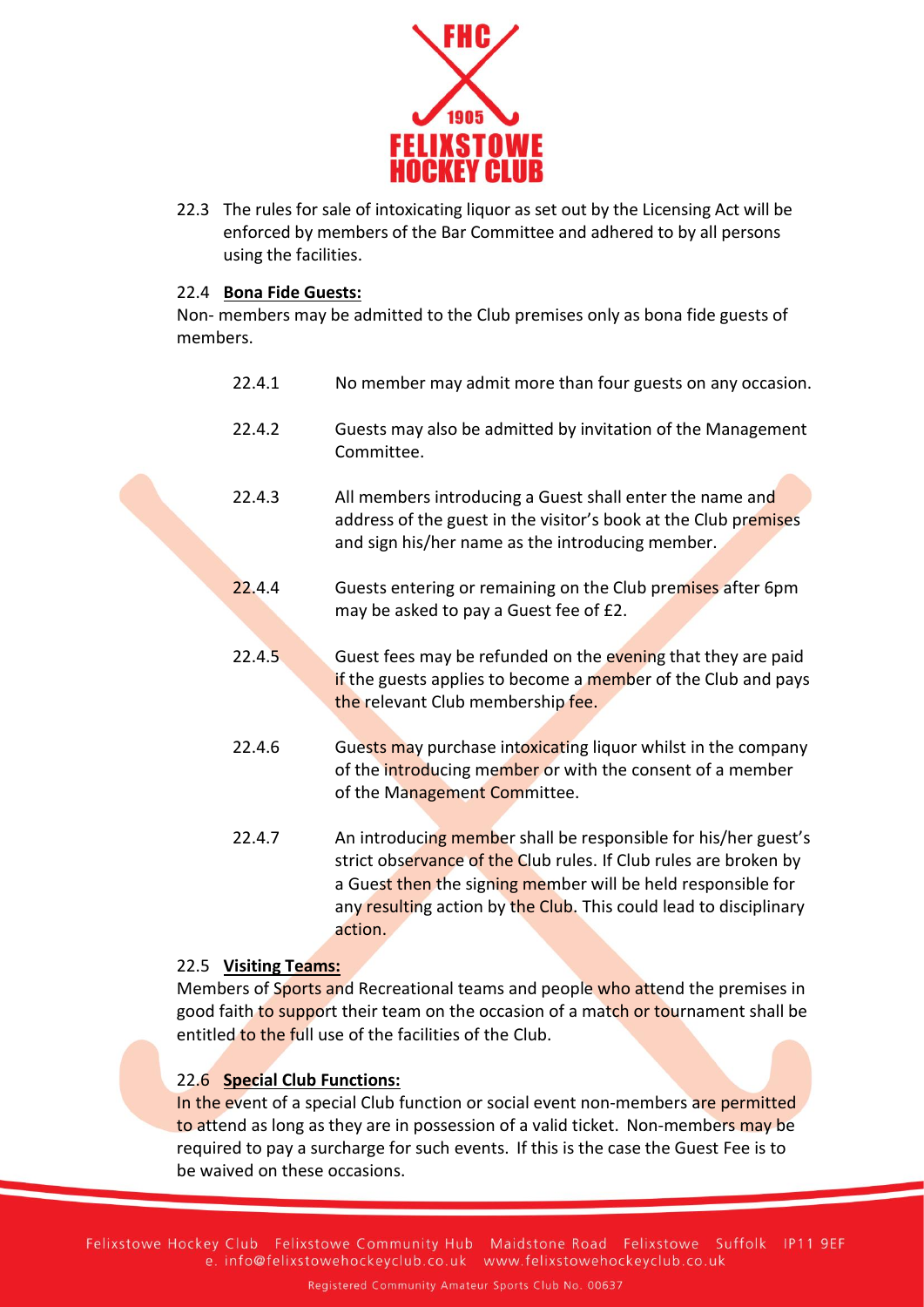

### 22.7 **Persons Under 18 years:**

No persons under the age of 18 years shall be permitted to purchase or consume intoxicating liquor at the Club premises.

#### 22.8 **Consumption off Premises:**

Only members shall be permitted to purchase intoxicating liquor for consumption off the premises.

22.9 No member shall, except for professional services rendered at the request of the Committee, on any pretence or in any manor receive any profit, salary or emolument from the funds or transactions of the Club.

- 22.10 No person shall at any time be permitted to receive at the expense of the Club or of any member thereof any commission, percentage or similar payment on or with reference to purchase of intoxicating liquor by the Club; nor shall any person directly or indirectly derive any pecuniary benefit from the supply of intoxicating liquor by or on behalf of the Club to members or guests apart from any benefit accruing to the Club as a whole and apart from any benefit which a person derives indirectly by reason of the supply giving rise to or contributing to a general gain from the carrying of the Club.
- 22.11 The Bar Committee must enforce any rules imposed by the Clubhouse management organisation and adhere to all requirements in the hire agreement.

22.12 The Club Rules and list of names of all Club members shall be kept in the Bar.

## 23 **Liability:**

All members of the Club shall be jointly and severally liable to indemnify the Committee of the Club against all costs, expenses and liabilities incurred by them by carrying out the Club's business exclusively.

- 23.1 Any claims for the above must be made with documentary evidence.
- 23.2 Reimbursement for petrol whilst transporting other Club members to fixtures will be at a rate determined by the Management Committee. Payments for travel must be made in accordance to the official club mileage sheet.
- 23.3 Any claims other than travel costs on match days must be made to the Hon. Secretary, in writing with full evidence, and agreed at the next meeting of the Management Committee.